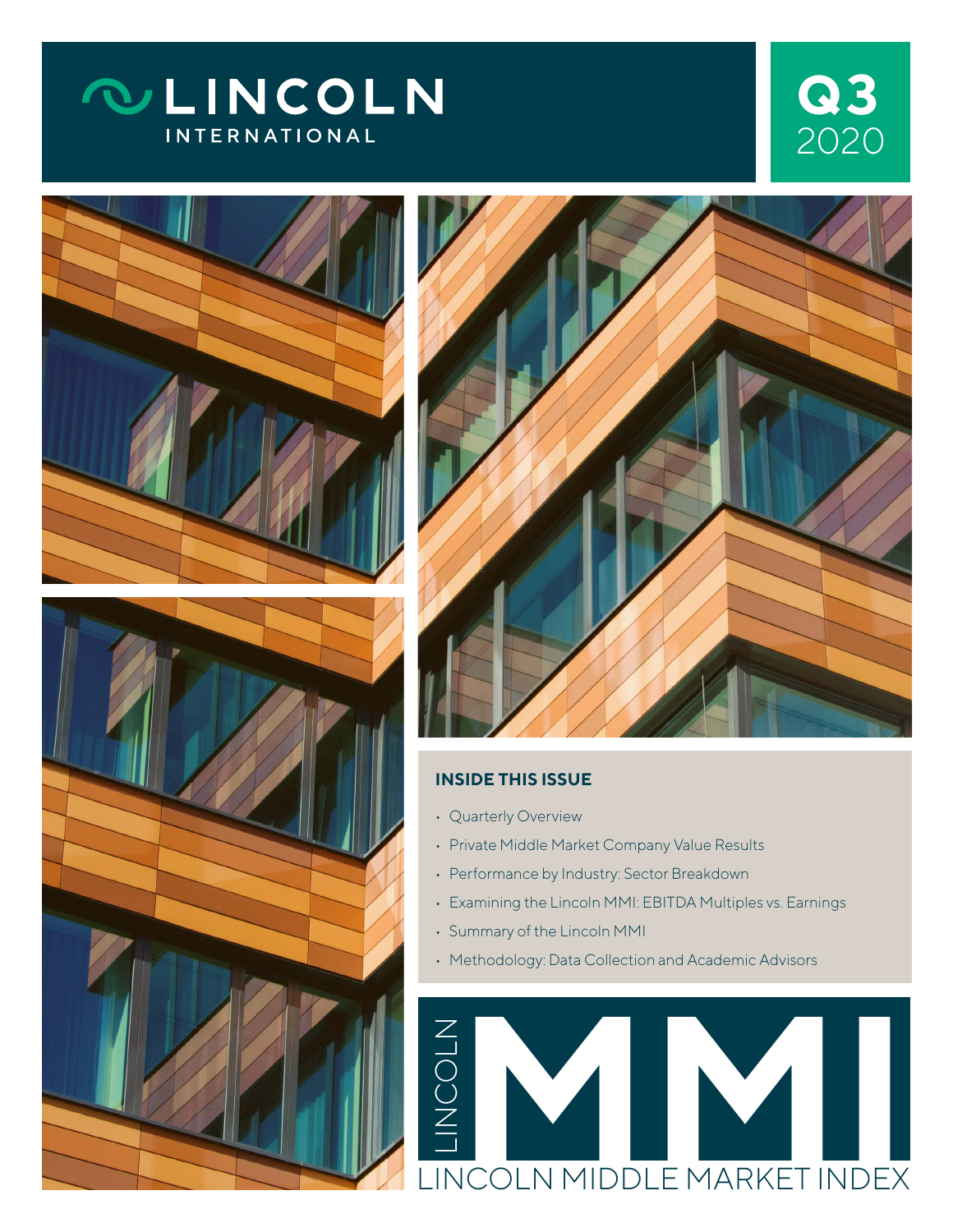







## **QUARTERLY OVERVIEW**

- Thirteenth Edition: Covers Q3 2020
- Measures quarterly changes in the enterprise values of over 500 middle market companies, based on a population of approximately 2,200 companies primarily owned by private equity firms with a median EBITDA of \$30 million.
- Analyzes the impact from the change in company earnings versus market valuation multiples
- Assess the change in value for six industry sectors



#### AS COMPANIES NAVIGATE COVID-19, THE MIDDLE MARKET PROVES ITS RESILIENCY

Lincoln International's 13th edition of the Lincoln Middle Market Index (Lincoln MMI) reveals that in Q3 2020, middle market enterprise values increased 4.4%, compared to an 8.0% increase for enterprise values of S&P 500 companies. Both the Lincoln MMI and S&P 500 excluding the "Big 5" tech companies of Apple, Amazon, Facebook, Microsoft, Google continued their post-COVID rebound and align with values as of year-end 2019. Although earnings declined, the Lincoln MMI's EBITDA multiples increased approximately 10% from the prior quarter, the largest single-quarter increase since inception of the Lincoln MMI.

#### ABOUT THE LINCOLN MIDDLE MARKET INDEX

The Lincoln MMI is a first-of-its-kind index measuring changes in the enterprise values of private middle market companies over time - and a barometer of the performance of private middle market companies generally. The Lincoln MMI enables private equity firms and other investors to benchmark how private company investments are performing against peers, and how this performance correlates to the S&P 500.

Lincoln designed the Lincoln MMI to solve this problem by measuring the quarterly change in enterprise values for private middle market companies primarily owned by private equity firms. Enterprise value ("EV") is the sum of a company's equity value and debt.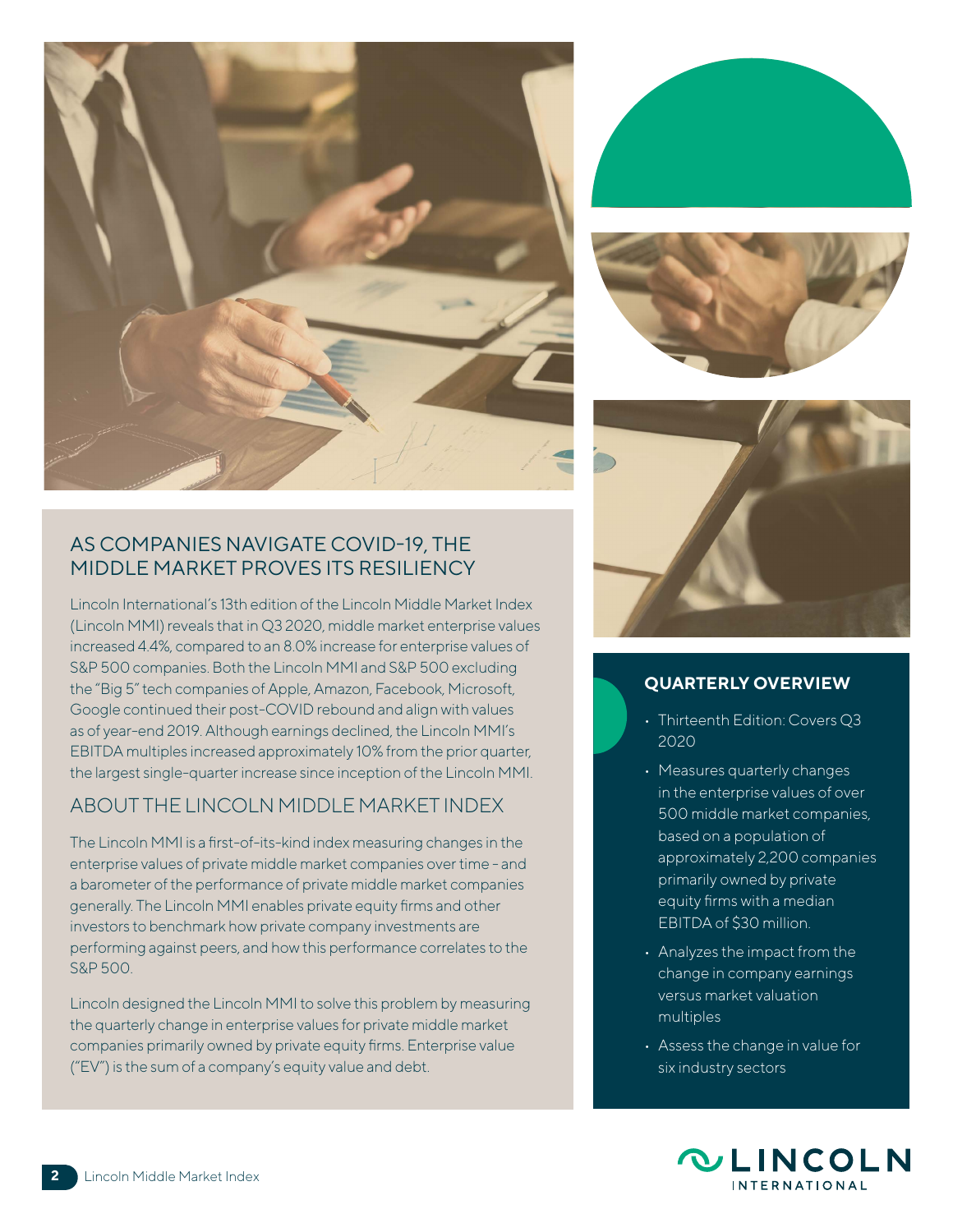## RESULTS: **Valuations increased and realigned with pre-COVID levels**



**NOTE:** Both the Lincoln MMI and S&P 500 EV returns above reflect enterprise values) (S&P 500 EV excludes financial companies for which enterprise value is generally not meaningful; including such companies produces similar results

|                | Q <sub>3</sub> | <b>YTD</b> |
|----------------|----------------|------------|
| Lincoln<br>MMI | 4.4%           | (0.1%)     |
| S&P 500<br>FV  | 8.0%           | 7.9%       |

Starting at a value of 10,000 as of March 31, 2014, the Lincoln MMI increased by 43.4% cumulatively to 14,343, as of September 30, 2020. The Lincoln MMI grew at a compound annual growth rate of 5.7% since inception as compared to 8.9% for the enterprise values of the S&P 500.

The Lincoln MMI has rebounded quickly following the breakout of the COVID pandemic and is within 0.1% of its pre-COVID (December 2019) value. This compares very similarly to the S&P 500 excluding the "Big 5", which would be just 0.7% higher than its pre-COVID (December 2019) value. These five of Apple, Microsoft, Amazon, Google, and Facebook comprise nearly 25% of the S&P 500 but are generally not comparable to middle market businesses given their product offerings.

The Lincoln MMI shows that middle market, private company enterprise values remain less volatile than those of the S&P 500; the Lincoln MMI's volatility is less than half that of the S&P 500 EV index as multiples have tended to be more stable than public company multiples. As a result, the Sharpe Ratio, which measures excess return per unit of risk, of the Lincoln MMI is superior to that of the S&P 500 EV index.

 While both indexes since inception show relatively comparable growth in enterprise values, private equity owned companies traditionally have more leverage than public companies and, therefore, generate relatively greater equity gains.



2020

**3**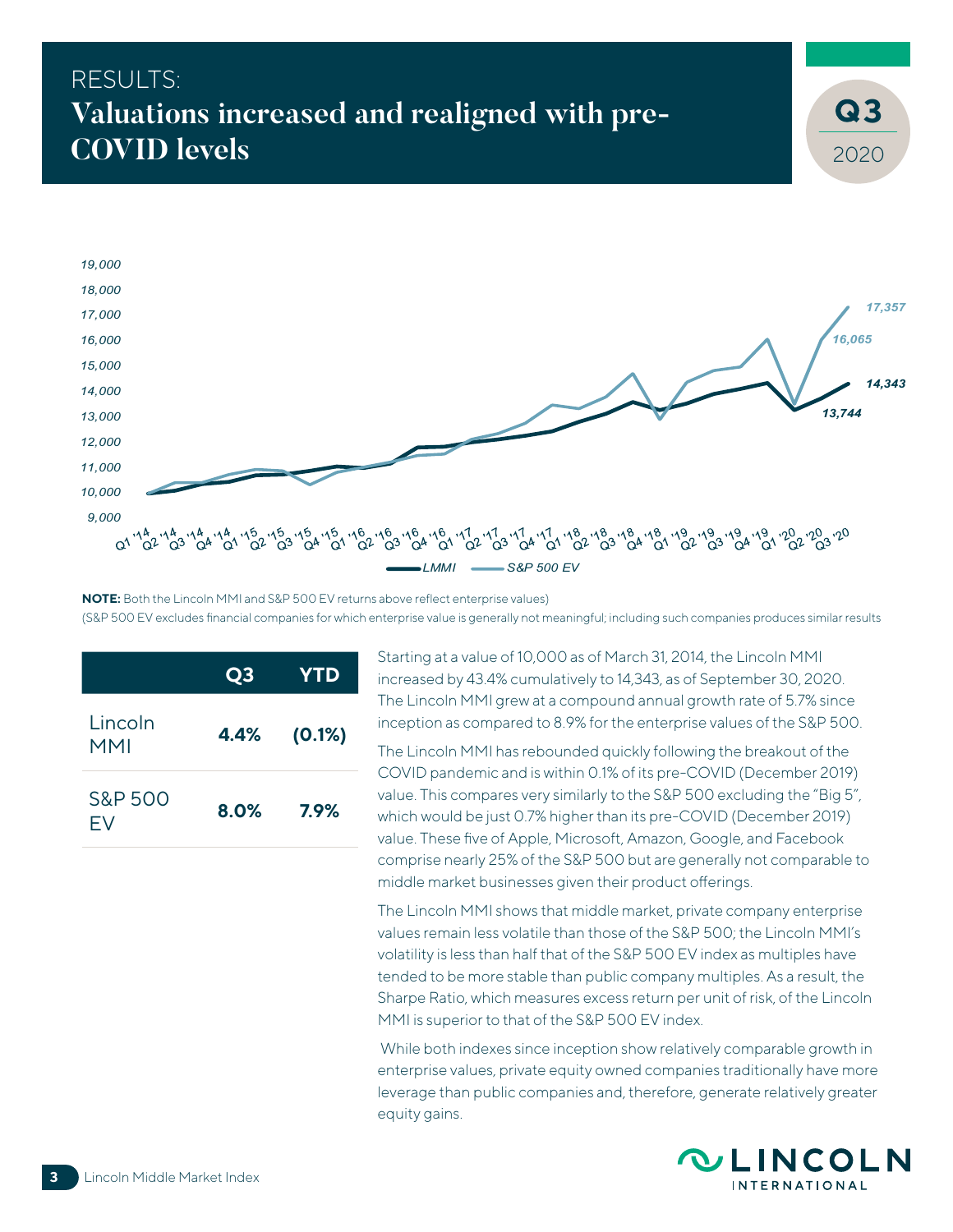## SECTOR BREAKDOWN: **The recovery benefitted every industry except Energy**



|              | Q <sub>3</sub> | <b>YTD</b>                       | <b>LTM</b> |
|--------------|----------------|----------------------------------|------------|
| Bus Services | 3.1%           | $(1.8\%)$ $(0.5\%)$              |            |
| Consumer     | 4.5%           | $(1.8\%)$ $(1.6\%)$              |            |
| Energy       |                | $(13.9\%)$ $(32.6\%)$ $(34.9\%)$ |            |
| Healthcare   | 9.8%           | 8.4%                             | 11.6%      |
| Industrials  | $3.4\%$        | (3.3%)                           | (1.3%)     |
| Technology   | 4.4%           | 3.6%                             | 5.1%       |

Healthcare and Technology businesses have generally been impacted the least by the pandemic and as a result those multiples have benefitted the most. As a result, these were the two industries with LTM valuation gains over the last twelve months. Conversely, Energy was the only industry to miss out on the Q3 recovery given its reliance on commodity price inputs.

"While the bulk of businesses are recovering from the shock of shutdowns early in the pandemic, we see that the pandemic has delineated a stark bifurcation between the winners and losers in this unprecedented environment," said Professor Steve Kaplan, Neubauer Distinguished Service Professor of Entrepreneurship and Finance at the University of Chicago Booth School of Business, who assists and advises Lincoln on the Lincoln MMI. "COVID-19 has magnified the discrepancies in industry performance. It's a tale of two cities: the bad companies are falling further, the good have become shooting stars."

The recoveries brought most industry indices back to where they were in Q4 2019, erasing the losses when the impact of the coronavirus was at its most uncertain.



2020

**3**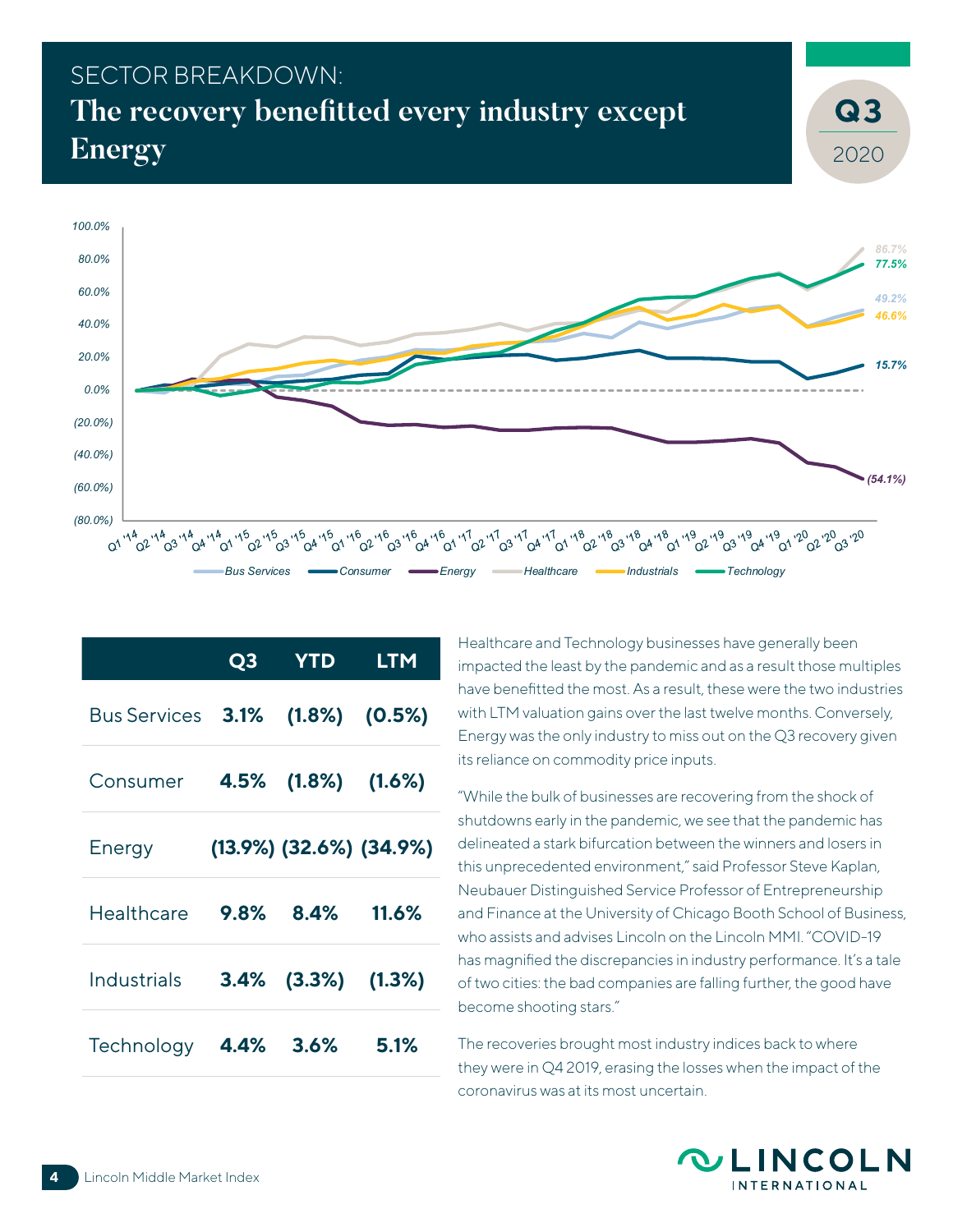## EXAMINING THE LINCOLN MMI: **Examining the Lincoln MMI - EBITDA Multiples versus Earnings**



# **30%+**

Expansion of Lincoln MMI valuation multiples since Q1 2014 The grey line in Graph 3 indicates the quarterly change in Lincoln MMI enterprise values; this change is based on changes in performance (i.e., EBITDA) combined with the change in EBITDA multiples.

Despite notable multiple contraction in Q1 2020, middle market valuation multiples have increased by ~30%+ since the inception of the Lincoln MMI in Q1 2014. The average enterprise valuation multiple of the Lincoln MMI exceeded pre-pandemic levels at 10.4x LTM EBITDA, a record high. EBITDA multiples increased approximately 10% from the prior quarter, the largest single-quarter increase since the inception of the Lincoln MMI.

"When COVID-19 initially struck the market, portfolio companies' management teams produced budgets that were extremely cautious, if not draconian," explained Ron Kahn, Managing Director and Co-Head of Lincoln International's Valuations & Opinions Group. "But by and large, month by month, portfolio companies have shown signs of a rebound exceeding their budgets and adapting to what were once viewed as insurmountable circumstances."



2020

**3**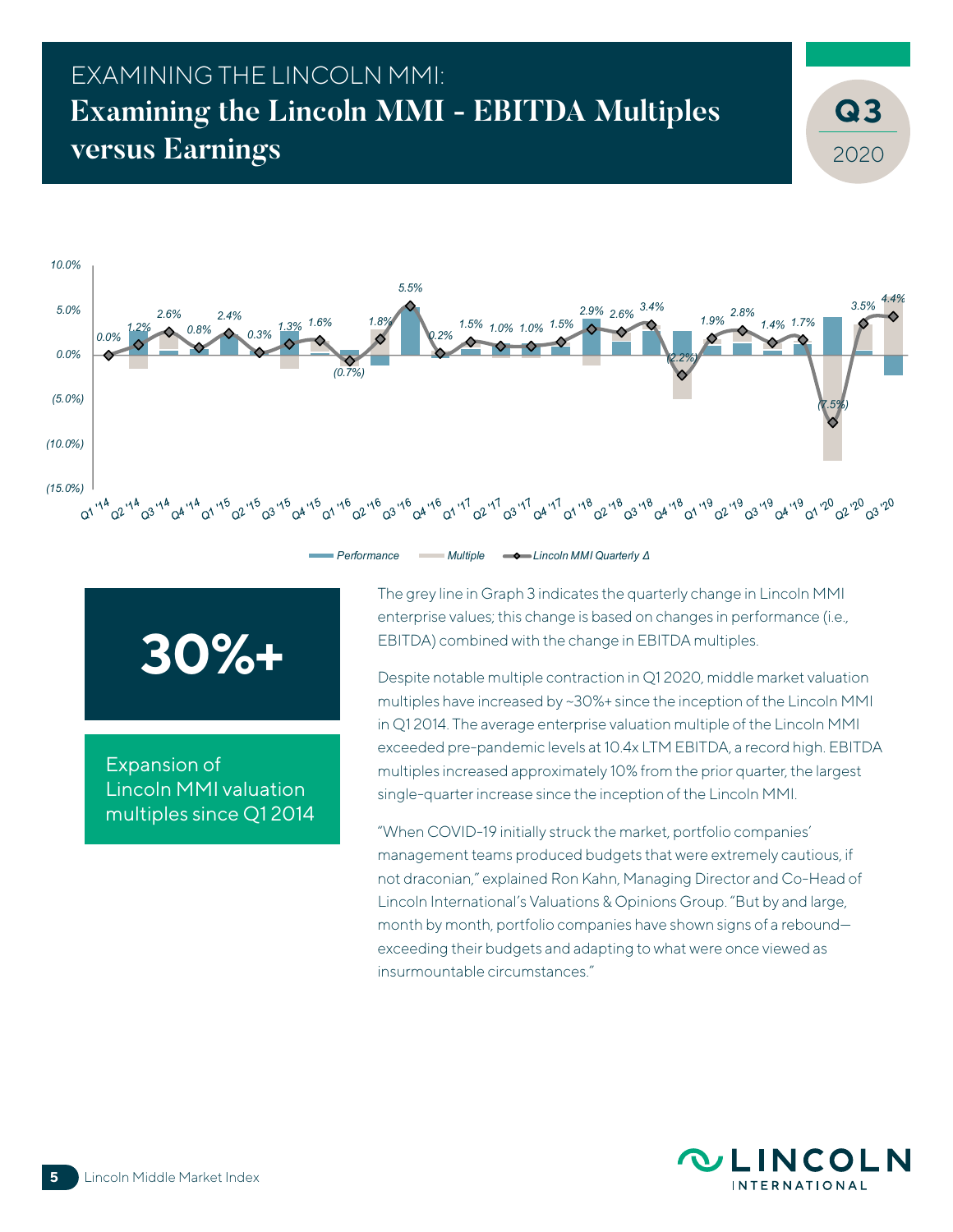## SUMMARY:<br>The Lineals MML **The Lincoln MMI**



### GENERAL OBSERVATIONS:

- Middle market enterprise values rebounded rapidly following volatility at the onset of the pandemic in Q1 2020 as the LMMI is within 0.1% of its year-end 2019 level.
- Since its inception in Q1 2014, the Lincoln MMI has shown that middle market enterprise value multiples have been less volatile than public company multiples and that earnings, which declined this quarter for the first time in four years, are the primary factor driving long term value creation.

#### ENTERPRISE VALUE RESULTS:

- The Lincoln MMI enterprise value index increased 4.4% in Q3 2020 versus 8.0% for the S&P 500 as multiples increased for both indices while performance declined, capturing the full impact of COVID for the first time; the Lincoln MMI saw valuation multiples hit a record high as companies have clearer paths to growth despite prior pandemic uncertainty.
- The Lincoln MMI's performance in 2020 compares very similarly to the S&P 500 after excluding the performance of the Big 5 (AAPL, MSFT, AMZN, GOOG, FB), which are generally not comparable to middle market businesses.to that of the S&P 500.

#### INDUSTRY BREAKDOWN ON AN ENTERPRISE VALUE BASIS:

- COVID-19 has magnified the discrepancies in industry performance as it became a tale of two cities: the bad companies are falling further, the good have become shooting stars.
- Recoveries in the Lincoln MMI were strongest for those industries that are least impacted by the coronavirus pandemic, specifically Technology (+4.4%) and Healthcare (+9.8%) as a number of these businesses have even benefitted from the effects of the pandemic.

#### IN SUMMARY, WE BELIEVE THE LINCOLN MMI:

- Enables investors in private companies, including private equity firms, to benchmark their investments against their peers and the S&P 500 on both enterprise value and equity value bases;
- Demonstrates that middle market private companies generate returns comparable to major public stock market indices with less volatility;
- Offers many unique valuation insights into the fair value of private companies for a wide array of stakeholders and investors; and
- Represents a significant enhancement to the information available to investors in private companies.

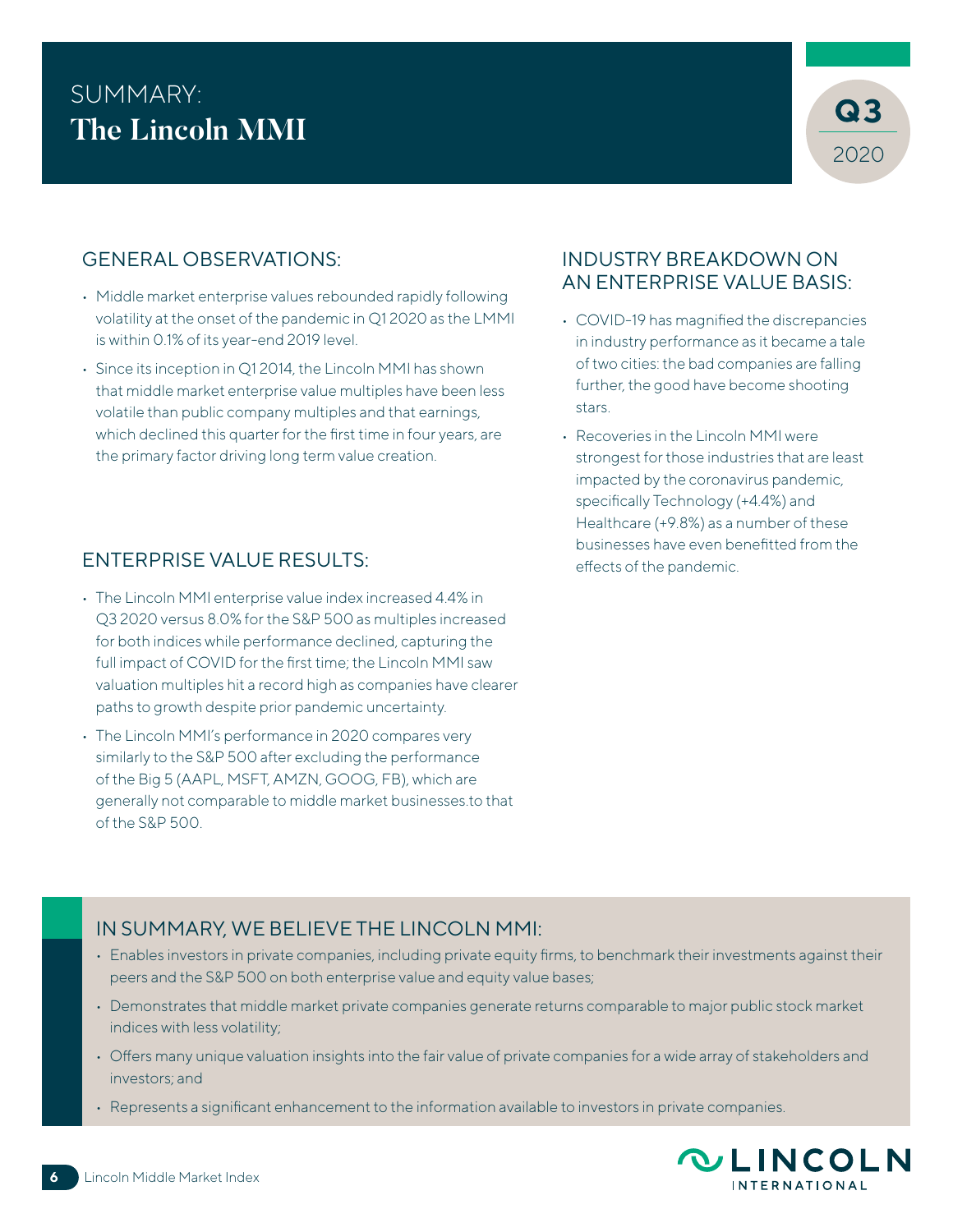

#### SOURCE OF DATA AND SAMPLE SIZE

On a quarterly basis, Lincoln determines the enterprise fair value of over 2,200 portfolio companies for approximately 100 sponsors (i.e., private equity groups and lenders to private equity groups). These portfolio companies report quarterly financial results to the sponsor or lender. Lincoln obtains this information and determines the appropriate enterprise value multiple so as to compute the enterprise value in accordance with the fair value measurement principles of generally accepted accounting principles. In assessing enterprise value, Lincoln relies on well accepted valuation methodologies such as the market approach and income approach considering each company's historical and projected performance and other qualitative and quantitative factors. Finally, each valuation is then vetted by auditors, company management, boards of directors and regulators. Upon concluding each quarterly valuation cycle, Lincoln aggregates the underlying financial performance and enterprise value data for analysis.

To construct the Lincoln MMI, Lincoln selects a subsection of the companies valued each quarter, including companies each generating earnings before interest, taxes, depreciation and amortization of less than \$100.0 million, disregarding venture-stage businesses and non-operating entities, such as special purpose entities that own real estate and specialty finance assets.

*For more information, visit [www.lincolninternational.com/services/valuations-and-opinions/lincolnmmi](http://www.lincolninternational.com/services/valuations-and-opinions/lincolnmmi
)*

**2,200+**

Portfolio Companies are evaluated by Lincoln on a quarterly basis to determine their Enterprise Fair Value **~100**

Sponsors participate in Lincoln MMI i.e. Private Equity Groups & lenders to Private Equity Groups

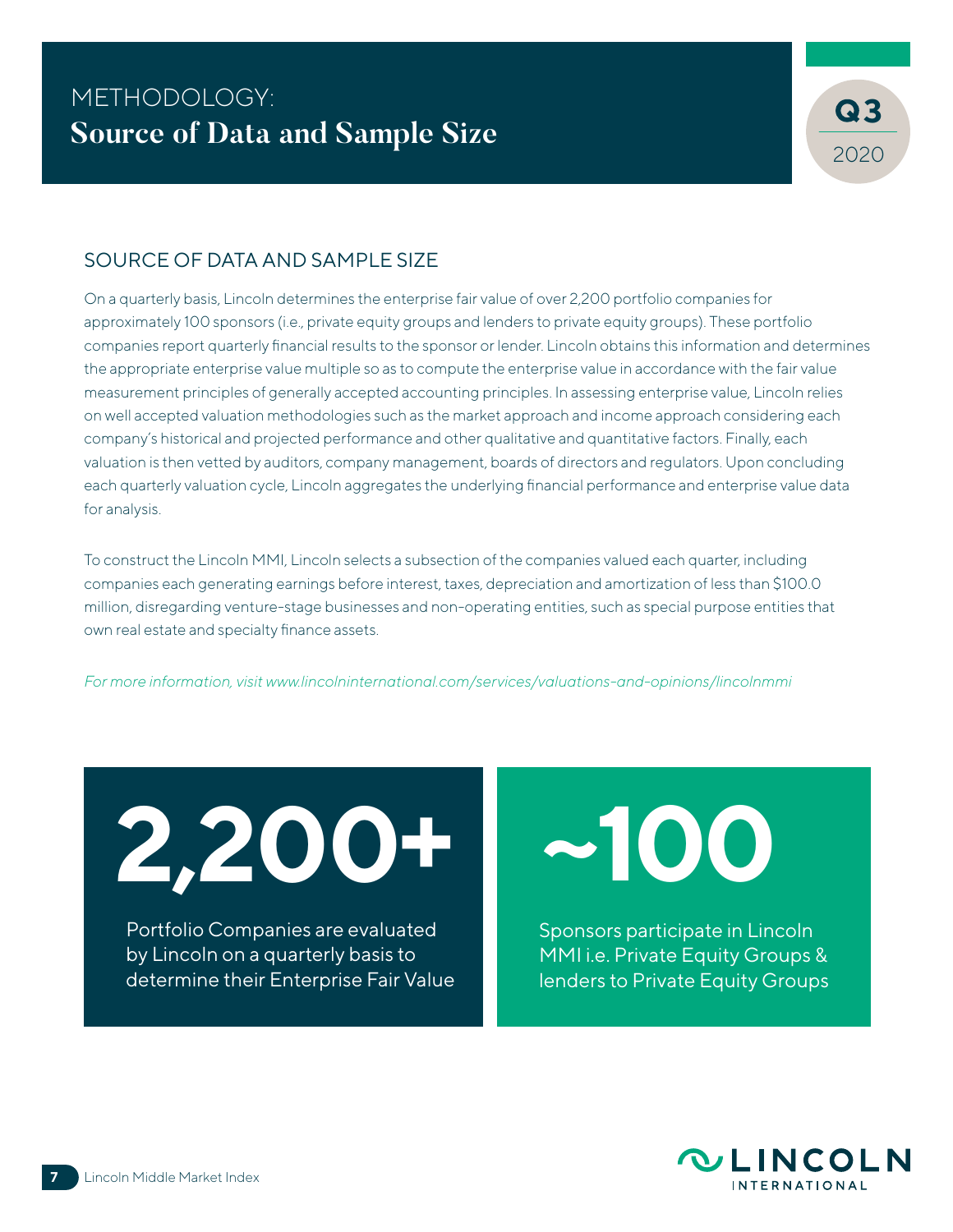

#### PROFESSOR STEVEN KAPLAN

Professor Steven Kaplan is the Neubauer Distinguished Service Professor of Entrepreneurship and Finance at the University of Chicago Booth School of Business. Professor Kaplan conducts research on issues in private equity, venture capital, entrepreneurial finance, corporate governance and corporate finance. He has published papers in a number of academic and business journals. Kaplan is a research associate at the National Bureau of Economic Research and an associate editor of the Journal of Financial Economics. Kaplan teaches advanced MBA and executive courses in entrepreneurial finance and private equity, corporate finance, corporate governance, and wealth management. BusinessWeek named him one of the top 12 business schoolteachers in the country. Kaplan serves on the boards of Morningstar, Zayo Group and the Illinois Venture Capital Association. He has been a member of the faculty since 1988.

Professor Kaplan received his A.B., summa cum laude, in Applied Mathematics and Economics from Harvard College and earned a Ph.D. in Business Economics from Harvard University.

#### PROFESSOR MICHAEL MINNIS

Professor Michael Minnis is an Associate Professor of Accounting at the University of Chicago Booth School of Business. Professor Minnis studies the role of accounting information in allocating investment efficiently by both management and capital providers, the use of financial reporting in mitigating information opacity issues of privately-held firms, and the interplay within management in the production and use of financial information. His research includes identifying unique data and methods to empirically examine issues in a novel way.

Professor Minnis received his Ph.D. from the University of Michigan and his B.S. from the University of Illinois, where he graduated with Highest Honors.